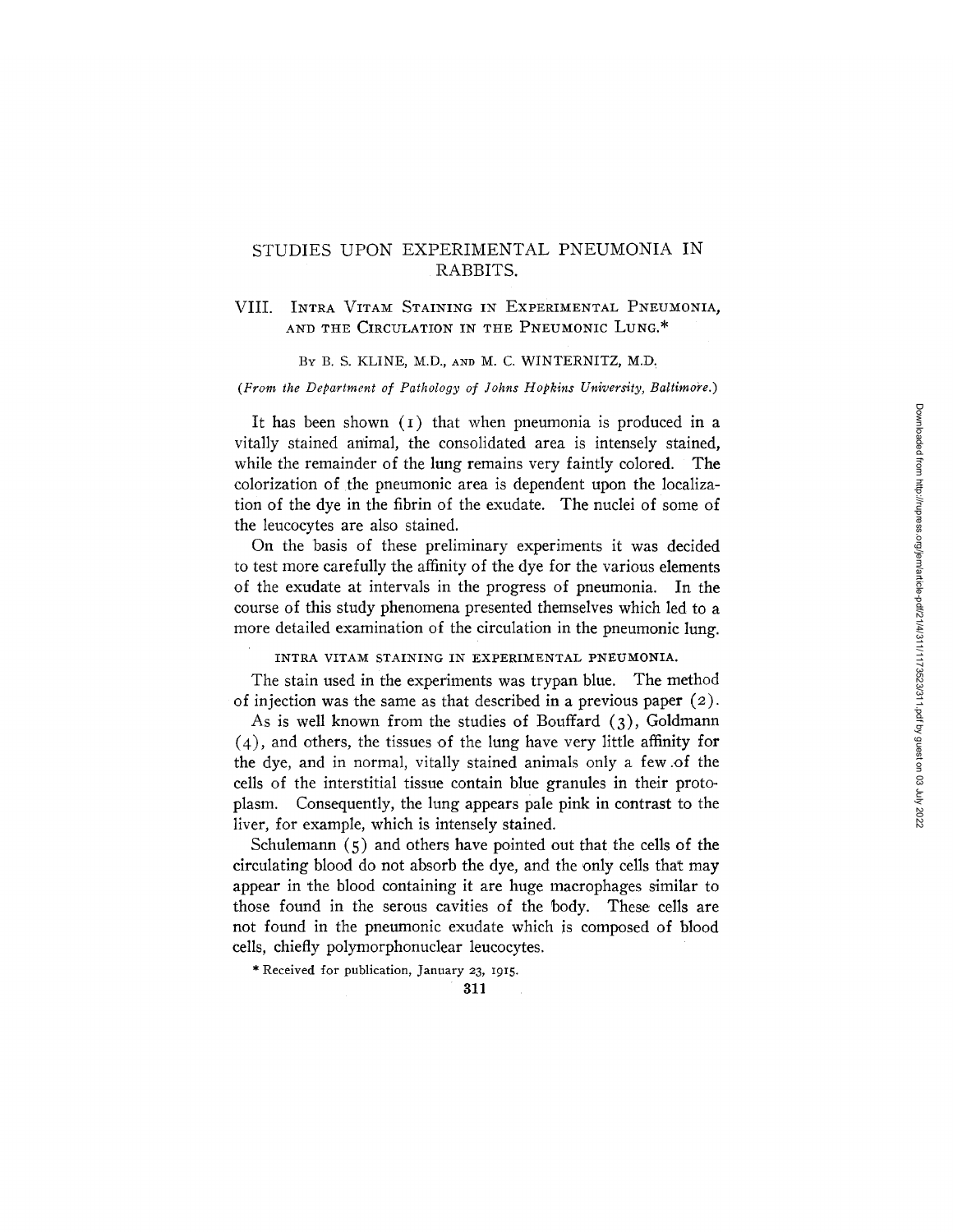It has been shown in the unpublished experiments of Evans and Winternitz that the nucleus of a living cell never stains vitally, but that as soon as a cell is injured its nucleus absorbs the stain. In the hands of other observers, Evans and MacCurdy (6), this fact has been successfully used as a guide to the recognition of cell injury when other methods have failed. It was therefore hoped that the fate of the leucocyte in the pneumonic exudate might be determined by this method.

In this experiment forty-one rabbits were used. Some of the animals received one, others two, and still others three intravenous injections of twenty cubic centimeters of a I per cent. trypan blue solution. In some cases the dye was given before the intratracheal inoculation of pneumococci, while in others the first dose of trypan blue was given as late as sixty-five hours after the injection of the organisms. The animals were killed at intervals varying from three hours to six and one-half days after the intratracheal injection of pneumococci.

The results of these experiments may be summarized as follows: As early as seven hours after the intratracheal inoculation of pneumococci an occasional polymorphonuclear leucocyte with its nucleus stained intensely blue occurs in the exudate. These apparently dead cells increase in number as the process advances but never form the majority of the cells of the exudate. At first these stained cells have distinctly polymorphous nuclei, but slowly the characteristic shape of the nucleus is lost and it is converted into a small, homogeneous, blue staining mass. Furthermore, as early as three hours after the process has begun, polynuclear cells containing blue granules in their cytoplasm are seen in the alveoli, bronchioles, and blood vessels.

These granules correspond in size, shape, and number to the amphophilic granules of the rabbit leucocytes, and occur in a large number of polynuclear cells at all stages of the disease. As the process advances, in addition to these granules, the cytoplasm occasionally contains within it much larger, irregular, blue masses.

Since vitally stained granules have never been described in polymorphonuclear leucocytes, these findings incited a more careful study of the polynuclear cells in the general circulation of otherwise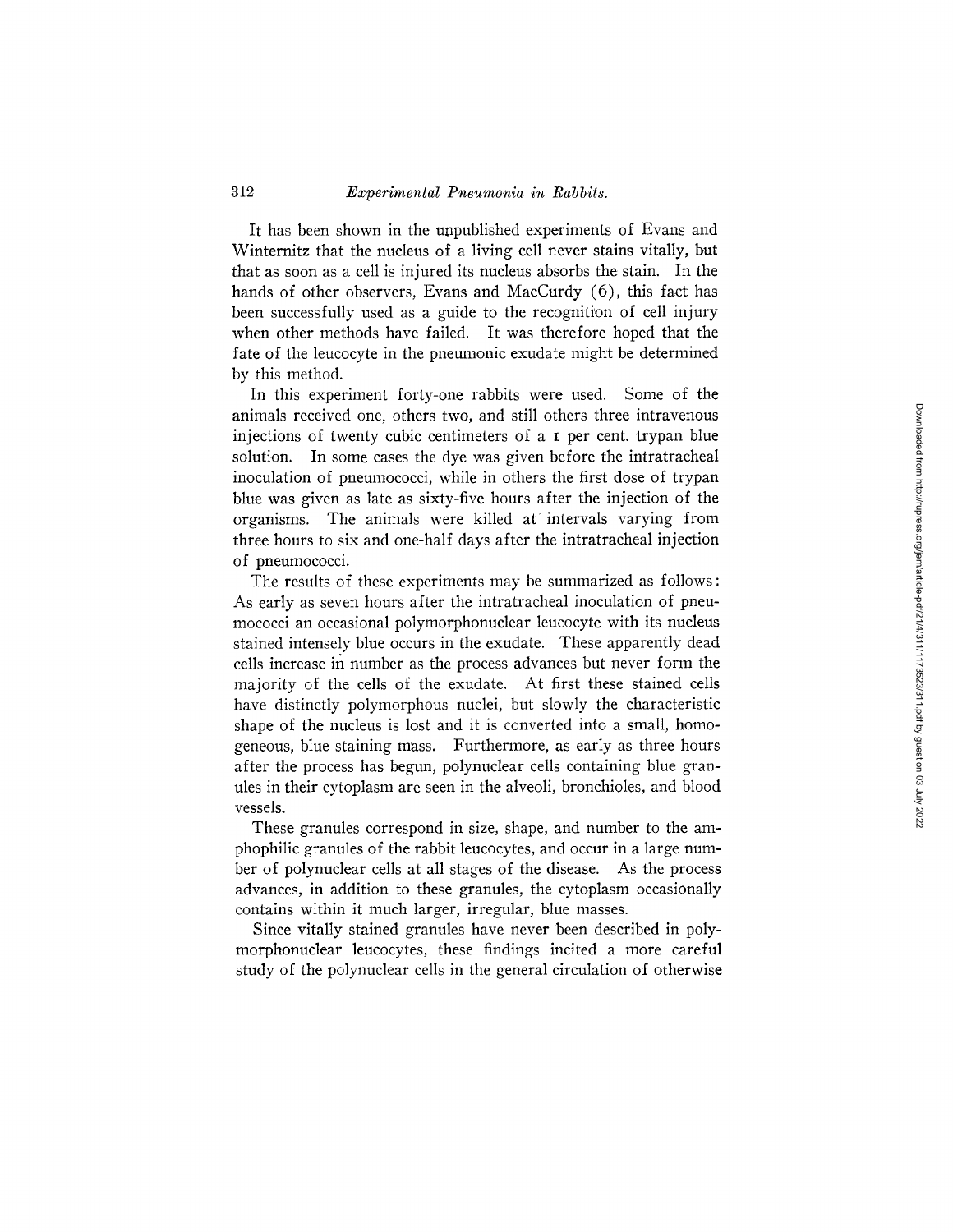untreated, vitally stained animals, and in vitally stained animals in which pneumonia had been produced.

A large number of smears from the ear vein of both these types of animals was studied. The polynuclear cells in these smears were almost constantly unstained; very exceptionally one with blue granules occurred. The significance of this selective staining of the granules of the leucocytes in the pneumonic lung has not been determined.

From the experiments of Winternitz and Evans, it is known that the granules of the polymorphonuclear leucocytes stain with trypan blue when the cell is injured. This injury may be accomplished in many ways; i. e., by mixing the blood with benzol, by pressing the cover-slip forcibly on a fresh blood smear, etc. It is possible, therefore, that the staining of the granules of the leucocytes in the pneumonic lung may result from some injury to the cell membrane. This does not seem probable, since cells are found with only part of their granules vitally stained. The only elements in 'the pneumonic exudate that stain vitally are these granules and the fibrin. The granules, although at first similar in size and shape to the normal granules of the leucocyte, may become larger and more irregular in shape. It is possible that the staining of these granules may be associated with some functional change within them perhaps related to fibrin formation.

### THE CIRCULATION IN THE PNEUMONIC LUNG.

When pneumonia is produced in animals with vital stain in their circulation, the involved lung has a uniform blue color; if, however, the dye is injected sometime after the pneumonia is produced (twenty to sixty-five hours), pale gray consolidated areas occur in the otherwise densely blue stained, involved lobes. Such areas occur most frequently at the periphery of the lobe, but there is no uniformity in their distribution. Similar areas were observed in the pneumonic lungs of animals not vitally stained. Here they appear grayish white and are much less granular on section than the remainder of the consolidated lobe. The sharp demarcation of these wedgeshaped, infarct-like areas was so striking in the vitally stained animals that it led to the following study of the circulation of the lung in pneumonia.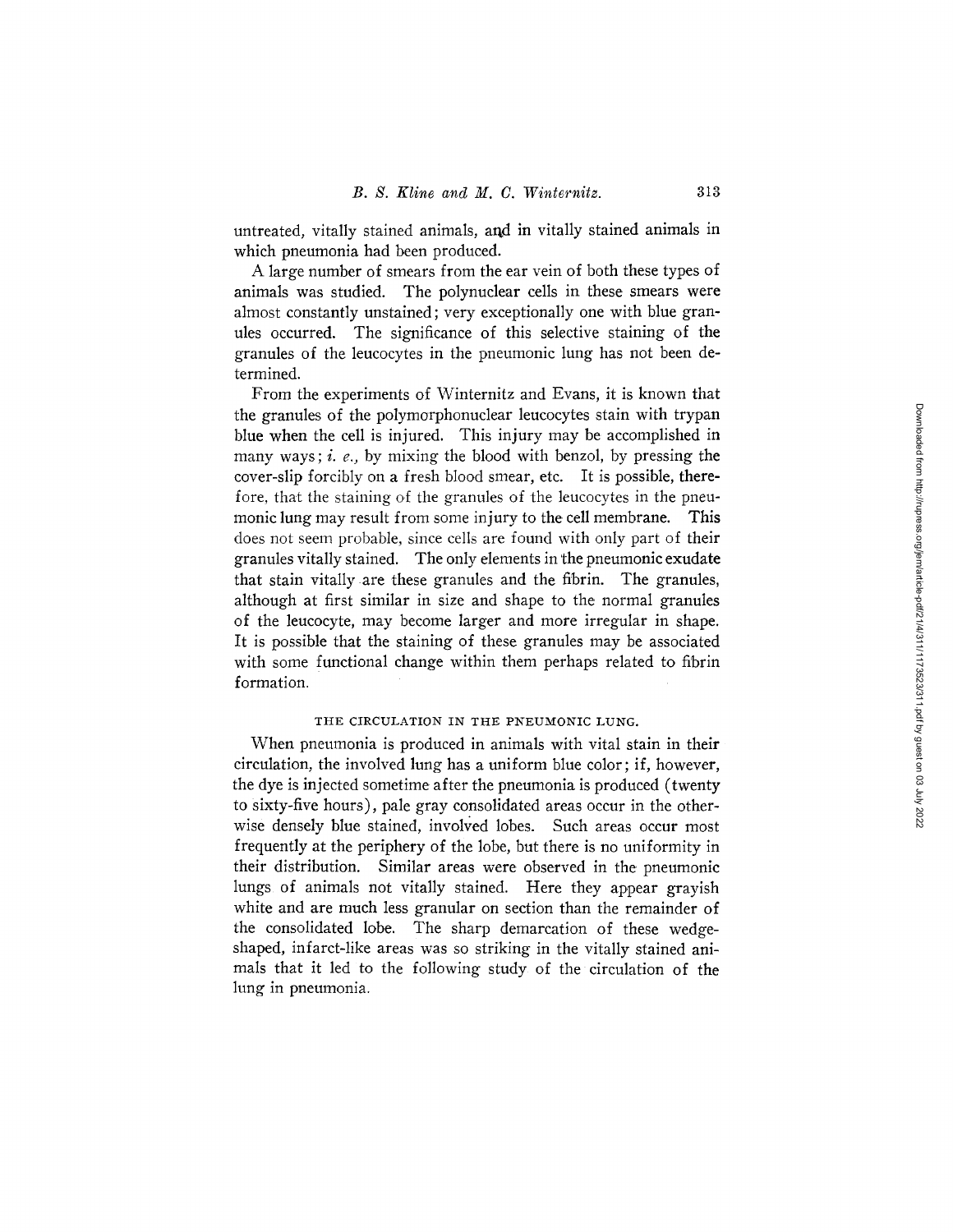The consensus of opinion concerning the progressive pallor of the pneumonic lung after the stage of engorgement is expressed in the more recent text-books as follows: " The gray color is caused partly by the large number of leucocytes in the exudate and partly by the poor supply of blood in the capillaries which are compressed by the ever increasing exudate" (7). "As the exudation increases in amount and the fibrin meshwork thickens, the air-sacs are greatly distended, the alveolar walls stretched, and the capillaries compressed so that they no longer appear engorged. As a result, the redness due to congestion and to some extent to hemorrhage fades and the lung passes into the stage known as grey hepatization"  $(8)$ .

The purpose of this investigation was to determine, first, whether there is any impairment of the circulation in the pneumonic lung, and, secondly, if so, how it is brought about.

On Dec. I5, I913, there came to autopsy a patient with lobar pneumonia involving the right middle and upper lobes. Three and a half hours after the patient's death the lungs were injected through the pulmonary artery, under a pressure of 120 mm. of mercury, with a Berlin blue gelatin solution (equal parts of 5 per cent. Berlin blue and Io per cent. gelatin solution). After the injection the pulmonary artery was tied and the lungs were placed in Io per cent. formalin over night. On section the following morning a striking picture presented itself. The consolidated area (right upper and middle lobes) was pale gray, whereas the non-consolidated area (lower lobe) was intensely blue. An extremely small amount of the blue solution had found its way into the vessels of the consolidated area. Four subsequent cases, treated in the same manner, yielded the same result. With the same method, a series of rabbit lungs, showing experimental lobar pneumonia, was injected immediately after the death of the animals and on section these likewise presented the same striking contrast.

Microscopic examination of the human and rabbit lungs entirely corroborated the macroscopic findings. Very little of the blue solution was found in the consolidated areas, whereas the blood vessels of the uninvolved portions were en- ,gorged with the blue injection mass.

These experiments prove that after death, under exactly the same conditions, the vascular bed in the consolidated area can be but imperfectly injected with the dye as compared with the uninvolved portions of the same lung. It was next necessary to determine whether this circulatory impairment could be explained by the increased intra-alveolar pressure due to the exudate.

Accordingly a normal rabbit was killed with ether and the lungs were removed. A cannula was inserted into the left bronchus and the left lung was distended with air so that its volume was considerably greater than if it had been the seat of lobar pneumonia. While the left lung was still so distended, an injection mass was forced through the pulmonary artery under a pressure of 120 mm. of mercury. There was apparently no difference macroscopically be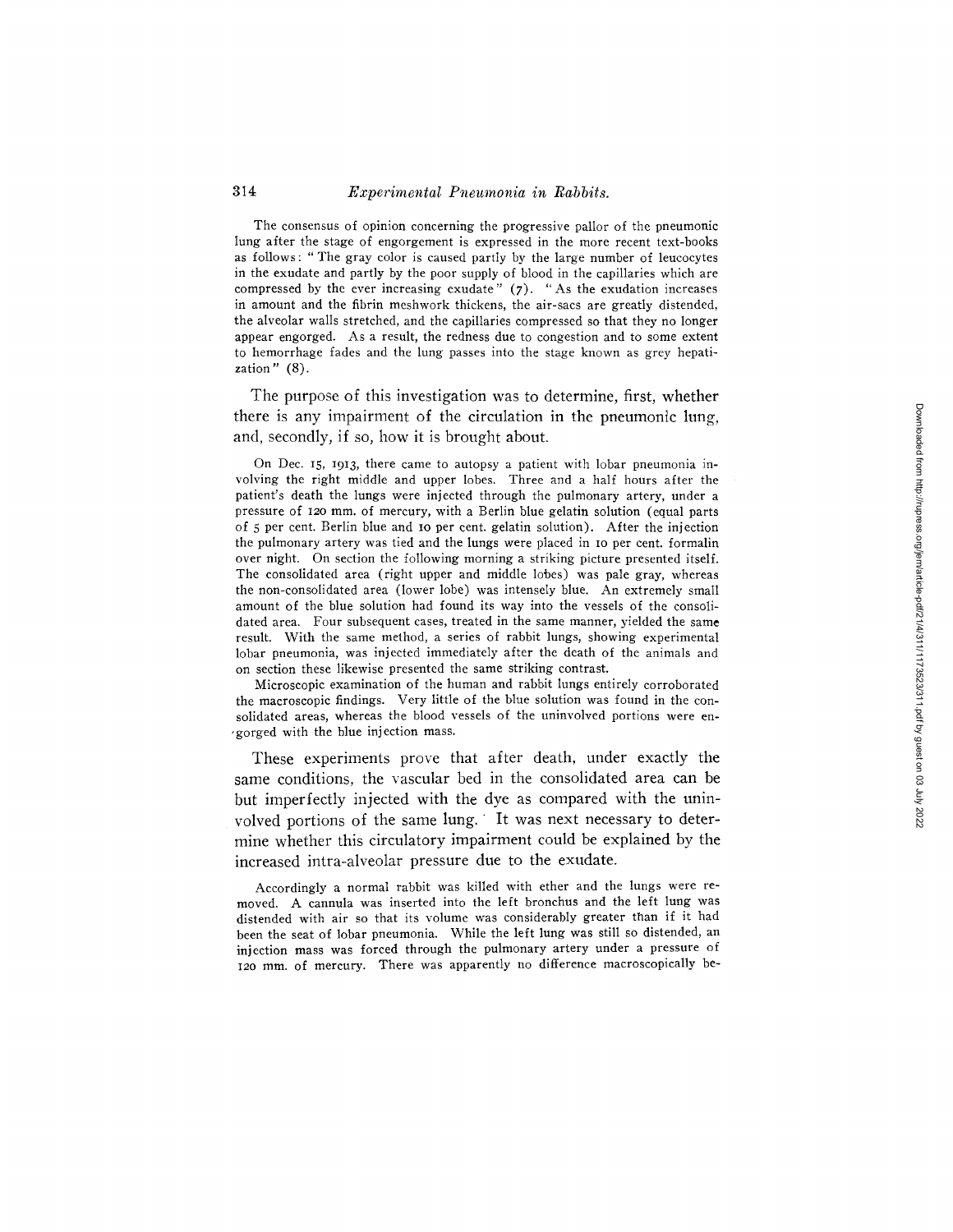tween the lobes in which the intra-alveolar pressure was very great and those in which it was slight, either in the rapidity of injection or the amount of dye present.

Microscopic sections also failed to show any difference in the quantity of blue on the two sides.

This experiment was followed by another in which the intra-alveolar pressure was increased by the introduction of a IO per cent. gelatin solution into the left bronchus under a pressure of 120 mm. of mercury. The solution and the lungs were kept at body temperature during the injection. After the gelatin had been forced into the alveoli the lungs were placed in cold water to allow the gelatin mass to solidify, and, when this had taken place, the lungs were injected through the pulmonary artery with a Berlin blue gelatin mass in the manner above described.

On section gross and microscopic examination failed to reveal any difference between the two sides.

A similar experiment was performed, with freshly drawn rabbit blood to distend the alveoli, and the results of the subsequent vascular injection were identical with those obtained when air and gelatin were used to raise the intraalveolar pressure.

These experiments prove that the impaired circulation in the pneumonic lung can not be due to the pressure of the exudate within the alveoli. An attempt was then made to determine what element or elements of the inflammatory exudate were responsible for this impairment of the circulation.

A number of rabbits was given benzol until their leucocytes were reduced to below I,OOO per cm., and then in each one 5 c.c. of a culture of pneumococci were injected as deeply into a bronchus as the catheter could be inserted. At the end of forty-eight hours the animals were killed with ether. They all showed lobar type of consolidation. With the same method described above the lungs were injected with Berlin blue gelatin.

On section it was found that the consolidated areas were for the most part grayish white in appearance, whereas the uninvolved lobes were colored deep blue. Microscopically the exudate in the consolidated areas was found to consist almost entirely of fibrin. In addition there was a small amount of serum, an occasional alveolar cell, but very few leucocytes. The vessels in these areas contained very little of the blue injection mass and corresponded in this respect to the vessels of the injected pneumonic lung in normal rabbits.

These experiments indicate that the fibrin is the important element in the interference of the circulation in the pneumonic lung, for pneumonia in aplastic animals is characterized by an exudate Of fibrin with an almost total absence of cellular elements (9). An attempt was therefore made to produce pneumonia in animals in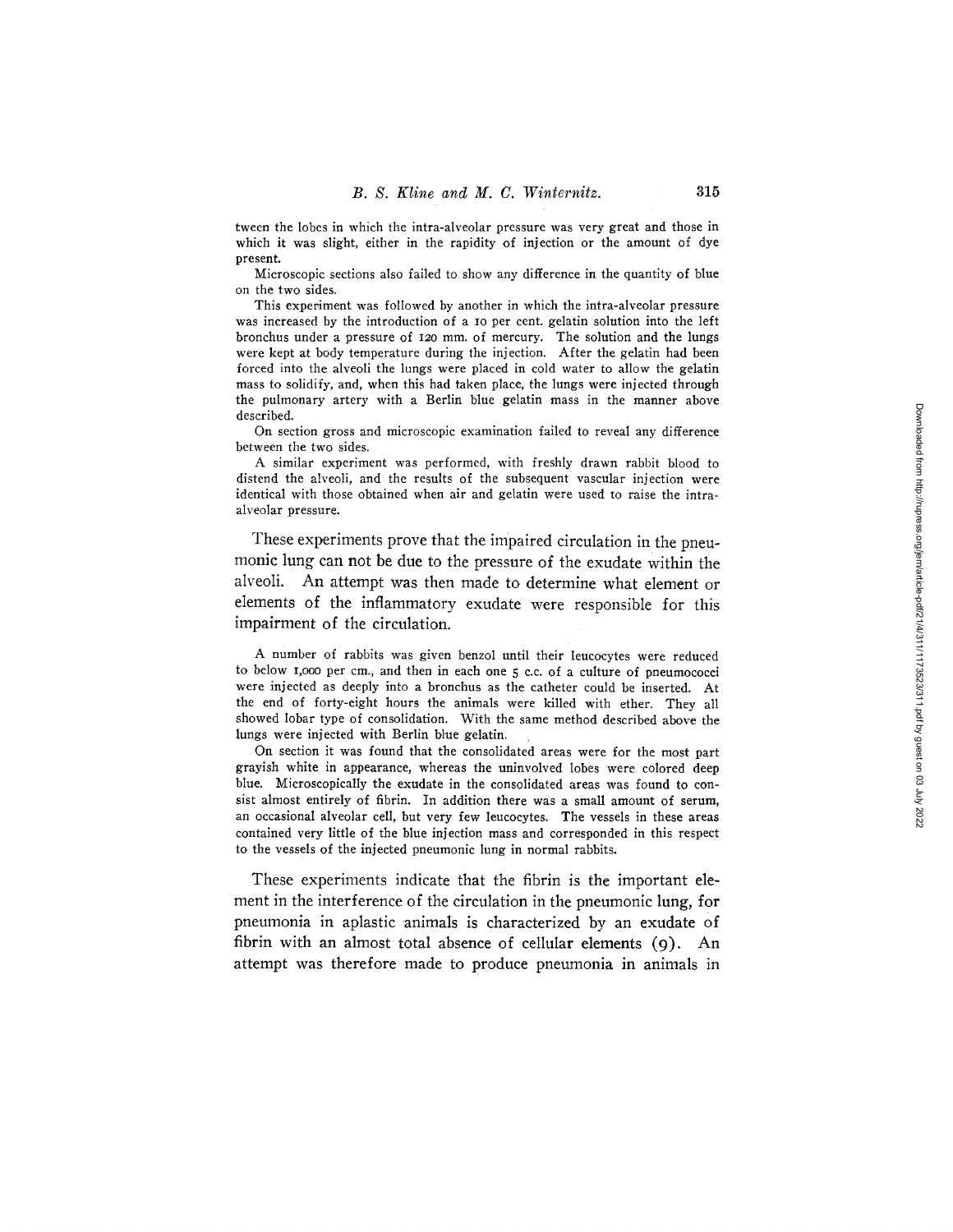which the fibrin formation had been inhibited. This was accomplished through the use of phosphorus and chloroform.<sup>1</sup>

A rabbit was injected subcutaneously with o.8 c.c. and o.4 c.c. of an old solution of phosphorus in olive oil, together with 0.9 c.c. of chloroform in 3o per cent. alcohol intragastrically, on two successive days. Twenty-four hours later the clotting time of the blood was found to be greatly delayed, and the resulting clot very soft and jelly-like. Then 5 c.c. of a twenty-four hour culture of pneumococci in pig serum broth were injected as deeply into a bronchus as the catheter could be inserted. The animal died in seventeen and one half hours, and at autopsy showed consolidation of practically the entire left lower lobe. Berlin blue gelatin was then injected through the pulmonary artery.

On section the consolidated lobe was found to be almost as uniformly blue as the uninvolved lobes. Microscopic section showed that the exudate contained an abundance of cells but very little fibrin. Furthermore, the vessels of the consolidated area contained a much greater amount of dye than had been observed in any of the pneumonic lungs described above.

These experiments demonstrate that the fibrin is responsible for the impairment of the circulation of the lung in pneumonia. A study of the distribution of the fibrin was made to determine how it produced the obstruction.

Microscopic examination of the pneumonic lungs from the above experiments showed a large number of fibrin plugs in the capillaries and even in the larger vessels. The only exception was the consolidated lung of the animal that had received chloroform and phosphorus. The fibrin thrombi have been observed by others (10, 11), but they were considered to be a postmortem, or at most an agonal, phenomenon and of no significance in the pneumonic process.

That they occur early in the course of pneumonia can be demonstrated from the experiment with trypan blue. This is a most readily diffusible dye and reaches all areas whose blood supply is not impaired. When pneumonia is produced in animals in whose circulation this dye is present, the consolidated area becomes uniformly stained. If the dye is injected twenty hours after the pneumonia is produced, the consolidated area is not uniformly stained, and, as has been said, it may show sharply demarcated and absolutely unstained areas.

It may, therefore, be concluded that fibrin plugs form in the capillaries early in pneumonia and that these impair the circulation in the consolidated lung. The distribution of the fibrin plugs in the ves-

1 We are indebted to Drs. Whipple and Goodpasture for aid in this experiment.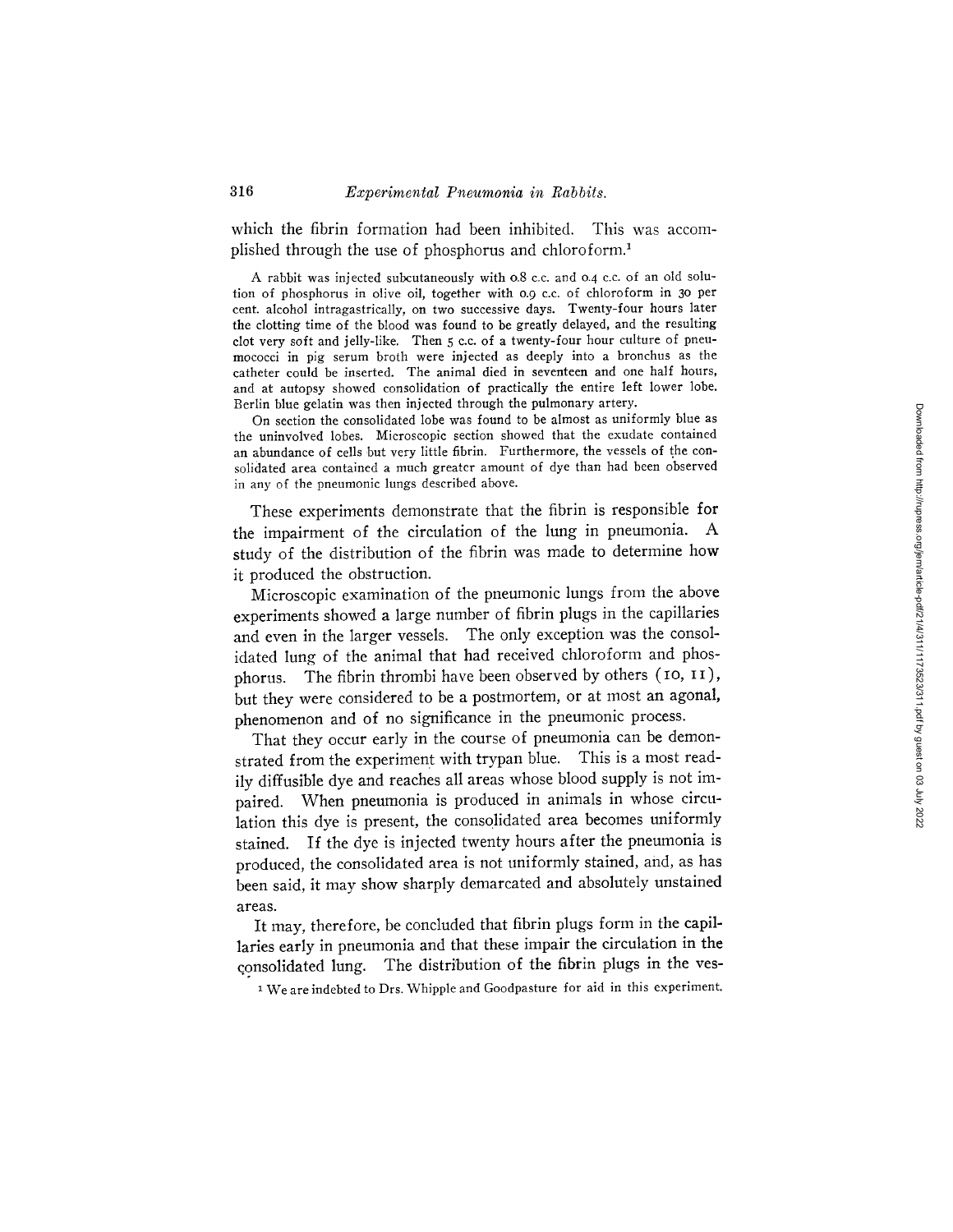sels in the pneumonic lung of man is relatively uniform throughout, and by their interference with the circulation they probably cause the pallor of the lung in gray hepatization. In the pneumonic lung of the rabbit the distribution of these plugs is not uniform; they may be so extensive that there is an absolute loss of circulation in local areas. Such areas are likely to undergo necrotization and probably result in the minute abscesses which have been found repeatedly in rabbits' lungs long after the pneumonic process has subsided.

The importance of this wide-spread formation of fibrin plugs in the vessels in the pneumonic lung is at once evident. The experiments of Opie (12) have shown the presence of an antitryptic substance in the serum which prevents the autolysis of leucocytes and the digestion of fibrin by leucocytes. The leucocytes alone digest this material rapidly. Therefore, with an interference of the circulation the leucocytes of the exudate are much less influenced by the 'action of the serum which reaches them in minimum amount, and as a result autolysis takes place in the exudate just as it would if the pneumonic lung were placed in the thermostat. There can be no doubt that this interference in the circulation in the pneumonic lung is of great importance in the resolution of the exudate.

It is further probable that the interference of the circulation in the pneumonic lung is responsible for the restricted action of immune serum in this disease. The experiments of Cole (13) have shown that the septicemia of pneumonia, and consequently the fatal outcome of the disease, may be averted in many cases by the intravenous administration of the specific immune serum, but the progress of the local lesion remains uninfluenced. This must be expected since, on account of the impaired circulation, the immune serum can not reach the local lesion in sufficient amounts to influence its progress. It is evident that this same criticism would apply to any therapeutic measure so administered, and it therefore seemed advisable to ascertain whether the consolidated area could be impregnated in some other way.

The following experiments were carried out to see whether the consolidated area could be stained by an intratracheal injection of a dye.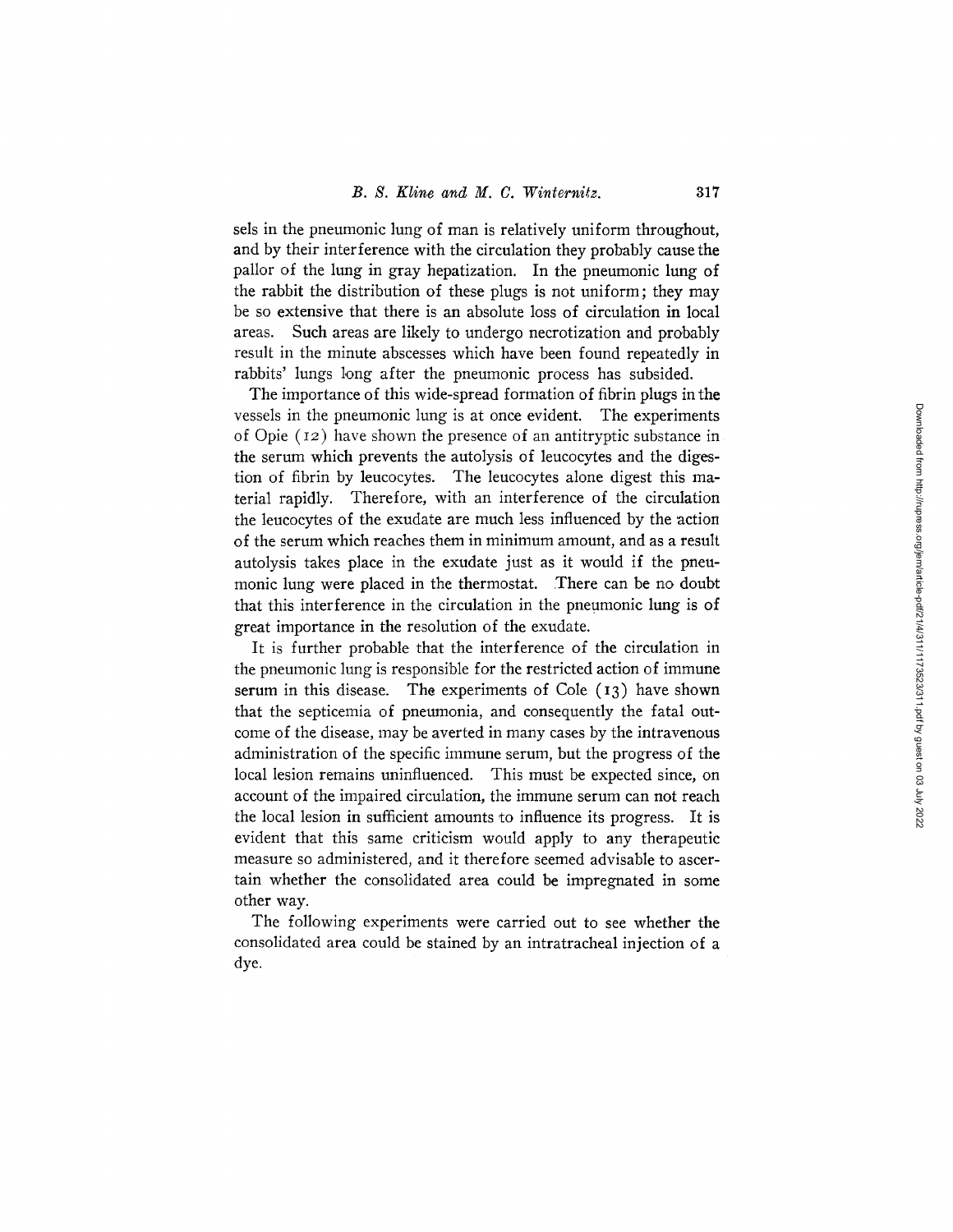Pneumonia was produced in a rabbit, and forty-eight hours later, under ether anesthesia, the anterior thorax was removed, and artificial respiration by the Meltzer method of intratracheal insuffiation was instituted. Respiration was interrupted long enough to allow the injection of Io c.c. of a I per cent. solution of trypan blue into the consolidated lung through a catheter inserted into its bronchus. The animal was then killed by ether.

On section of the consolidated lung it was found to be uniformly and intensely stained. Microscopic section showed the presence of the dye in practically all the alveoli localized in the same elements which are stained after intravenous injection of the dye.

This experiment was repeated with a similar result. It may be said, therefore, that the presence of fibrin plugs throughout the capillary bed of the pneumonic lung interferes greatly with the penetration even of such a diffusible substance as trypan blue, when this drug is injected intravenously, but the exudate offers no serious obstruction to the penetration of the dye into the alveoli when it is injected intrabronchially.

The method of intrabronchial treatment of pneumonia therefore suggests itself.

#### CONCLUSIONS.

I. Dead leucocytes are constantly found in the pneumonic exudate. They rapidly undergo disintegration. Up to the seventh day they do not form the majority of the cells of the exudate.

2. Polymorphonuclear leucocytes with vitally stained granules are present in the exudate, vessels, and interstitial tissue of the lung in experimental pneumonia, but they are not demonstrable in the general circulation in the same animals.

3. There is a marked impairment of the circulation in the pneumonic lung.

4. The increase in the intra-alveolar pressure exerted by the exudate has no influence upon the circulation.

5- The impaired circulation results from the wide distribution of capillary fibrin thrombi. In man these are, as a rule, distributed with relative uniformity. In the rabbit this is not usually the case. The thrombi are much more abundant in some areas and may lead to localized necrosis.

6. The impairment of the circulation is of importance in bringing about resolution. Only enough blood is allowed to seep through